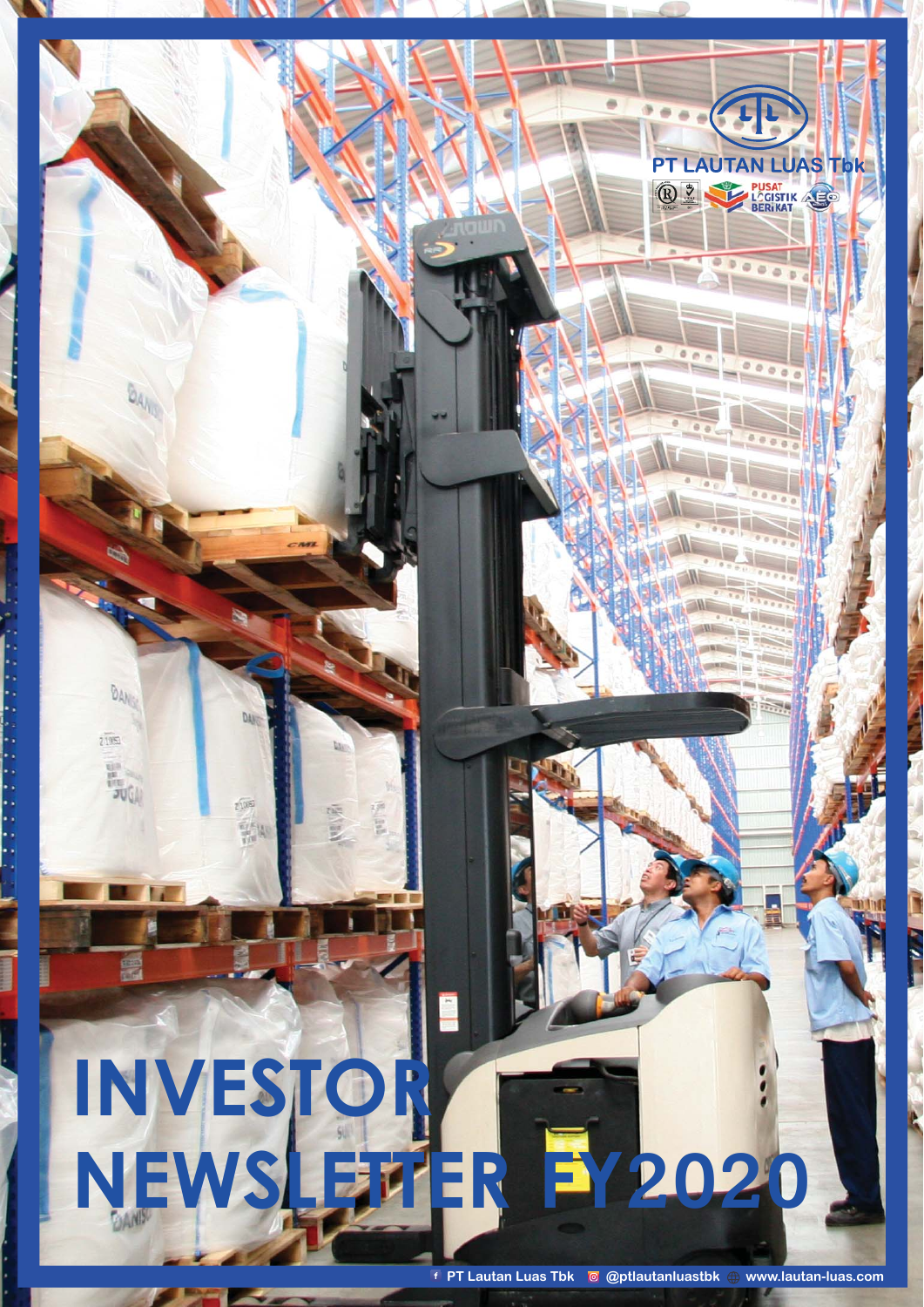# **FINANCIAL HIGHLIGHTS**

LTLS' operating results summary for FY2020 are summarized on the following page. For more comprehensive analysis on the FY2020 performance, the full year report is available on our company website (www.lautan-luas.com)

The Covid-19 pandemic has hit the economy and all industrial sectors nationwide and worldwide, including the Company. Even so, despite lower revenues, the Company managed to demonstrate its resilience through 2020, which became a challenging year for us.

In 2020, the Company recorded a decrease in net income for the year attributable to the parent entity by 58.3%, or IDR75 billion in comparison with the net income for the year attributable to the parent entity in 2019. Consolidated revenue decreased by 14.4% from IDR6,535 billion in 2019 to IDR5,592 billion in 2020. The decrease was mainly due to a decline in sales in the Distribution segment by 18.3% compared to the percentage in 2019. This decrease was due to the lower contribution of sales from distribution business units in Indonesia.

The Company recorded a decrease in gross profit of 8.3% to IDR1,175 billion. Gross profit from the manufacturing segment increased, but the lower contribution came mainly from the distribution segment, which reduced the overall gross profit. In addition, the gross profit margin increased from 19.6% in 2019 to 21.0% in 2020 due to an increase in margins from the manufacturing and support & services segments. Meanwhile, the gross profit margin from the distribution segment was quite maintained. The decrease in profit for the year was also the result from the impact of the rupiah exchange rate in 2020. The COVID-19 pandemic had a major impact on Rupiah exchange rate throughout the first semester of 2020, which tended to fluctuate.

However, operating expense in 2020 were lower than previous year. In addition, there was an improvement of working capital to a more efficient level and net debt was lower compared to the previous year.

In summary, our current performance has translated to an earning per-share of IDR49/share in FY2020, with book value per-share of IDR1,299/share at end of December 2020.

Annual general shareholder meeting will be held in May 2020, to announce the 2020 performance and dividend distribution.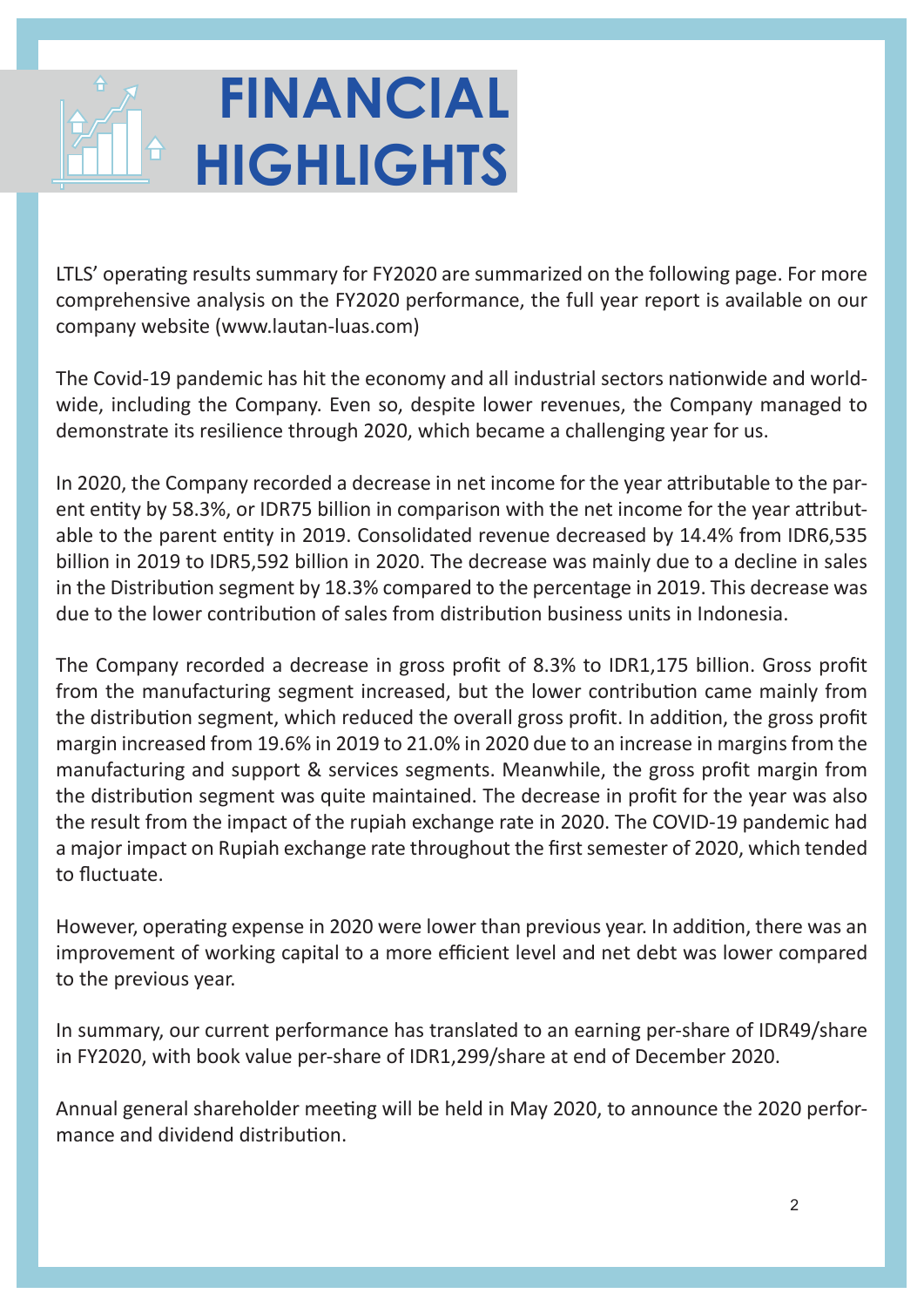## **FINANCIAL HIGHLIGHTS**

## CONSOLIDATED INCOME STATEMENT

| in Billion IDR                    | <b>FY20</b> | <b>FY19</b> | YoY%    | 4Q20   | <b>3Q20</b> | QoQ%    |
|-----------------------------------|-------------|-------------|---------|--------|-------------|---------|
| Revenue                           | 5,592       | 6,535       | $-14%$  | 1,379  | 1,332       | 4%      |
| <b>Gross Profit</b>               | 1,175       | 1,281       | $-8%$   | 299    | 277         | 8%      |
| Gross Margin                      | 21.01%      | 19.61%      | 7%      | 21.69% | 20.77%      | 4%      |
| <b>Operating Expenses</b>         | 776         | 874         | $-11%$  | 184    | 184         | $0\%$   |
| Other Operating Income/(Expenses) | (69)        | 40          | $-273%$ | 19     | $-19$       | $-200%$ |
| <b>Income from Operation</b>      | 331         | 447         | $-26%$  | 135    | 73          | 83%     |
| Finance Costs (net)               | (165)       | (209)       | $-21%$  | $-57$  | $-37$       | 52%     |
| Income/(Loss) from Affiliates     | 31          | 66          | $-53%$  | 25     | 6           | 316%    |
| <b>Net Income</b>                 | 75          | 181         | $-59%$  | 48     | 20          | 137%    |
| <b>Comprehensive Income</b>       | 120         | 118         | 2%      | 29     | 64          | $-54%$  |
| <b>EBITDA</b>                     | 645         | 656         | $-2%$   | 229    | 140         | 63%     |

\* EBITDA does not include foreign exchange gains or losses for the relevant period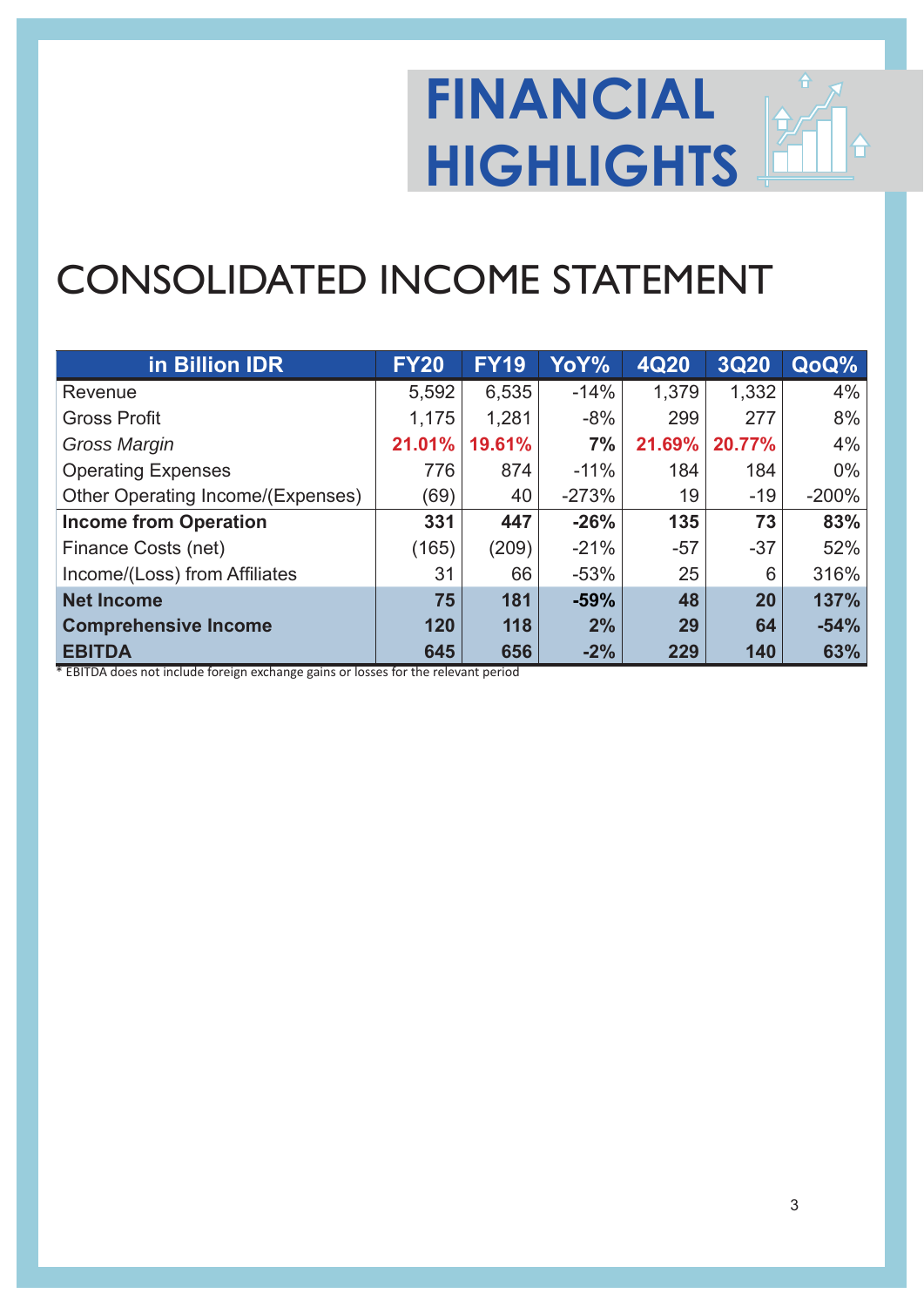

## CONSOLIDATED BALANCE SHEET

| in Billion IDR            | As of<br>31-Dec-<br>2020 | As of<br>31-Dec-<br>2019 | YoY%   | As of<br>31-Dec-<br>2020 | As of<br><b>30-Sept-</b><br>2020 | QoQ%   |
|---------------------------|--------------------------|--------------------------|--------|--------------------------|----------------------------------|--------|
| Cash & Equivalent         | 376                      | 86                       | 337%   | 376                      | 456                              | $-18%$ |
| <b>Trade Receivables</b>  | 817                      | 1,084                    | $-25%$ | 817                      | 772                              | $6\%$  |
| Inventories               | 746                      | 1,163                    | $-36%$ | 746                      | 928                              | $-20%$ |
| <b>Others</b>             | 200                      | 175                      | 14%    | 200                      | 256                              | $-22%$ |
| <b>Current Assets</b>     | 2,138                    | 2,508                    | $-15%$ | 2,138                    | 2,412                            | $-11%$ |
| <b>Fixed Assets</b>       | 1,829                    | 1,881                    | $-3%$  | 1,829                    | 1,929                            | $-5%$  |
| <b>Others</b>             | 1,557                    | 1,474                    | 6%     | 1,557                    | 1,480                            | 5%     |
| <b>Non-Current Assets</b> | 3,386                    | 3,355                    | 1%     | 3,386                    | 3,409                            | $-1\%$ |
| <b>Total Assets</b>       | 5,524                    | 5,863                    | $-6%$  | 5,524                    | 5,821                            | $-5%$  |

| in Billion IDR                                          | As of<br>31-Dec- 31-Dec-<br>2020 | As of<br>2019 | YoY%   | As of<br>31-Dec-<br>2020 | As of<br>$30 -$<br>Sept-<br>2020 | QoQ%   |
|---------------------------------------------------------|----------------------------------|---------------|--------|--------------------------|----------------------------------|--------|
| <b>Trade Payables</b>                                   | 829                              | 1,078         | $-23%$ | 829                      | 749                              | 11%    |
| <b>Short-term Bank Loans</b>                            | 1,103                            | 1,329         | $-17%$ | 1,103                    | 1,144                            | $-4%$  |
| <b>Current Maturities of Long-terms</b><br><b>Debts</b> | 49                               | 372           | $-87%$ | 49                       | 369                              | $-87%$ |
| <b>Others</b>                                           | 209                              | 192           | 9%     | 209                      | 276                              | $-24%$ |
| <b>Current Liabilities</b>                              | 2,190                            | 2,972         | $-26%$ | 2,190                    | 2,538                            | $-14%$ |
| Long-term Debts                                         | 807                              | 488           | 65%    | 807                      | 778                              | $4\%$  |
| <b>Others</b>                                           | 284                              | 243           | 17%    | 284                      | 273                              | $4\%$  |
| <b>Non-Current Liabilities</b>                          | 1,091                            | 731           | 49%    | 1,091                    | 1,051                            | 4%     |
| <b>Total Liabilities</b>                                | 3,281                            | 3,703         | $-11%$ | 3,281                    | 3,589                            | $-9%$  |
| <b>Equity</b>                                           | 2,243                            | 2,160         | 4%     | 2,243                    | 2,232                            | $0\%$  |
| <b>Total Liabilities &amp; Equity</b>                   | 5,524                            | 5,863         | $-6%$  | 5,524                    | 5,821                            | $-5%$  |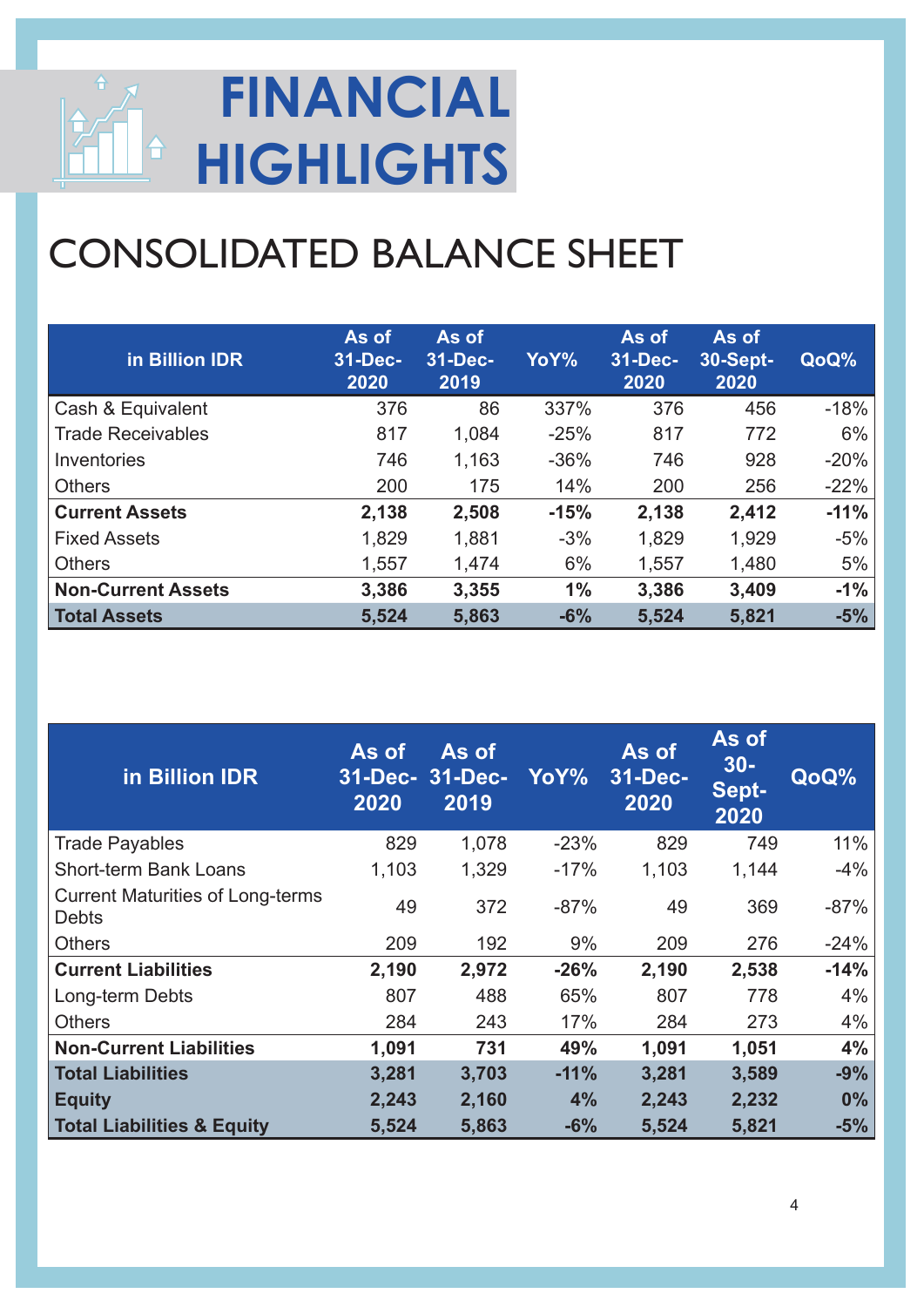

### WORKING CAPITAL CYCLE

| in Billion IDR           | <b>FY20</b> | <b>FY19</b> | <b>FY18</b> | <b>FY17</b> | <b>FY16</b> |
|--------------------------|-------------|-------------|-------------|-------------|-------------|
| Trade Receivables (T/R)  | 817         | 1,084       | 1,210       | 1,333       | 1,488       |
| <b>T/R Days</b>          | 53          | 60          | 62          | 73          | 83          |
| Inventories              | 746         | 1,163       | 1,287       | 885         | 778         |
| <b>Inventory Days</b>    | 61          | 80          | 80          | 59          | 53          |
| Trade Payables (T/P)     | 829         | 1,078       | 1,247       | 1,001       | 1,249       |
| <b>T/P Days</b>          | 68          | 74          | 78          | 67          | 85          |
| Working Capital - Trade  | 734         | 1,169       | 1,250       | 1,217       | 1,017       |
| $(T/R + Inv - T/P)$ days | 46          | 66          | 64          | 65          | 51          |

#### KEY PERFORMANCE RATIO

|                                 | <b>FY20</b> | <b>FY19</b> | <b>FY18</b> | <b>FY17</b> | <b>FY16</b> |
|---------------------------------|-------------|-------------|-------------|-------------|-------------|
| Asset Growth (%)                | (5.78)      | (7.20)      | 9.52        | 1.96        | 4.91        |
| Revenue Growth (%)              | (14.42)     | (7.66)      | 7.27        | 2.47        | (0.43)      |
| Gross Margin (%)                | 21.01       | 19.61       | 18.22       | 18.29       | 17.90       |
| Operating Margin (%)            | 5.92        | 6.84        | 6.19        | 5.55        | 5.31        |
| EBITDA */Net Int. Exp. ** $(X)$ | 3.92        | 3.15        | 3.59        | 3.68        | 3.10        |
| Net Debt ***/Equity (X)         | 0.71        | 0.97        | 1.14        | 1.29        | 1.38        |
| Net Debt ***/EBITDA* (X)        | 2.45        | 3.21        | 3.50        | 4.36        | 4.99        |
| Current Ratio (X)               | 0.98        | 0.84        | 0.95        | 0.98        | 0.98        |

*\* EBITDA does not include foreign exchange gains or losses for the relevant period*

*\*\* Net Interest Expense is defi ned as Interest Expense less Interest Income*

*Net Debt is defined as Total Interest Bearing Loans less Cash & Cash Equivalents*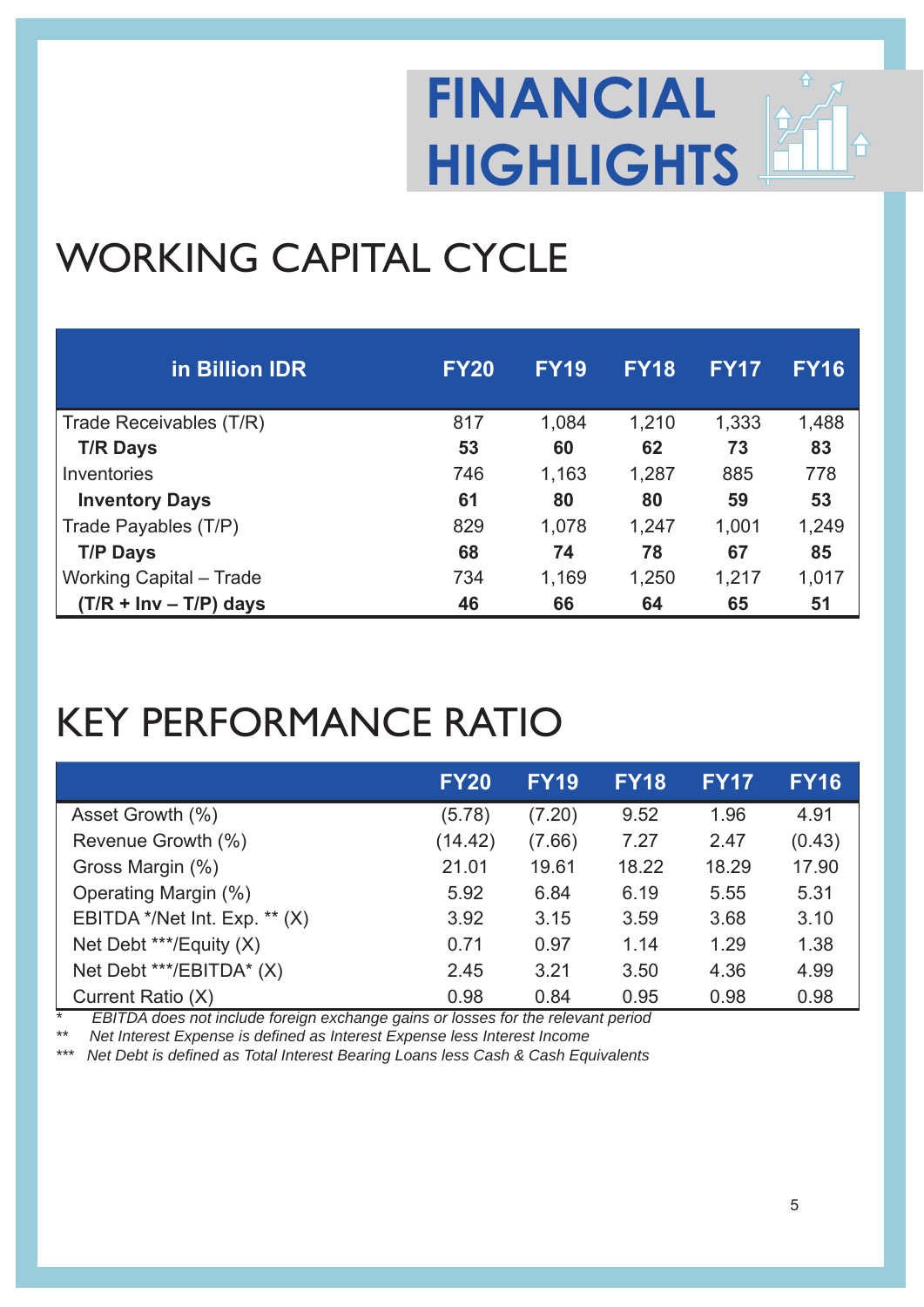



| Share (millions)*               | 1,560* |
|---------------------------------|--------|
| Price in 2020, December 30 (Rp) | 490    |
| Price / Earning (x)             | 10     |
| Dividend Yield (%)              | 7.14   |
| <b>ROE</b> (%)                  | 3.78   |
| 52wk High (Rp)                  | 500    |
| 52wk Low (Rp)                   | 418    |
| EPS (Rp)                        | 49     |

*\* Include 26,539,500 treasury stocks*